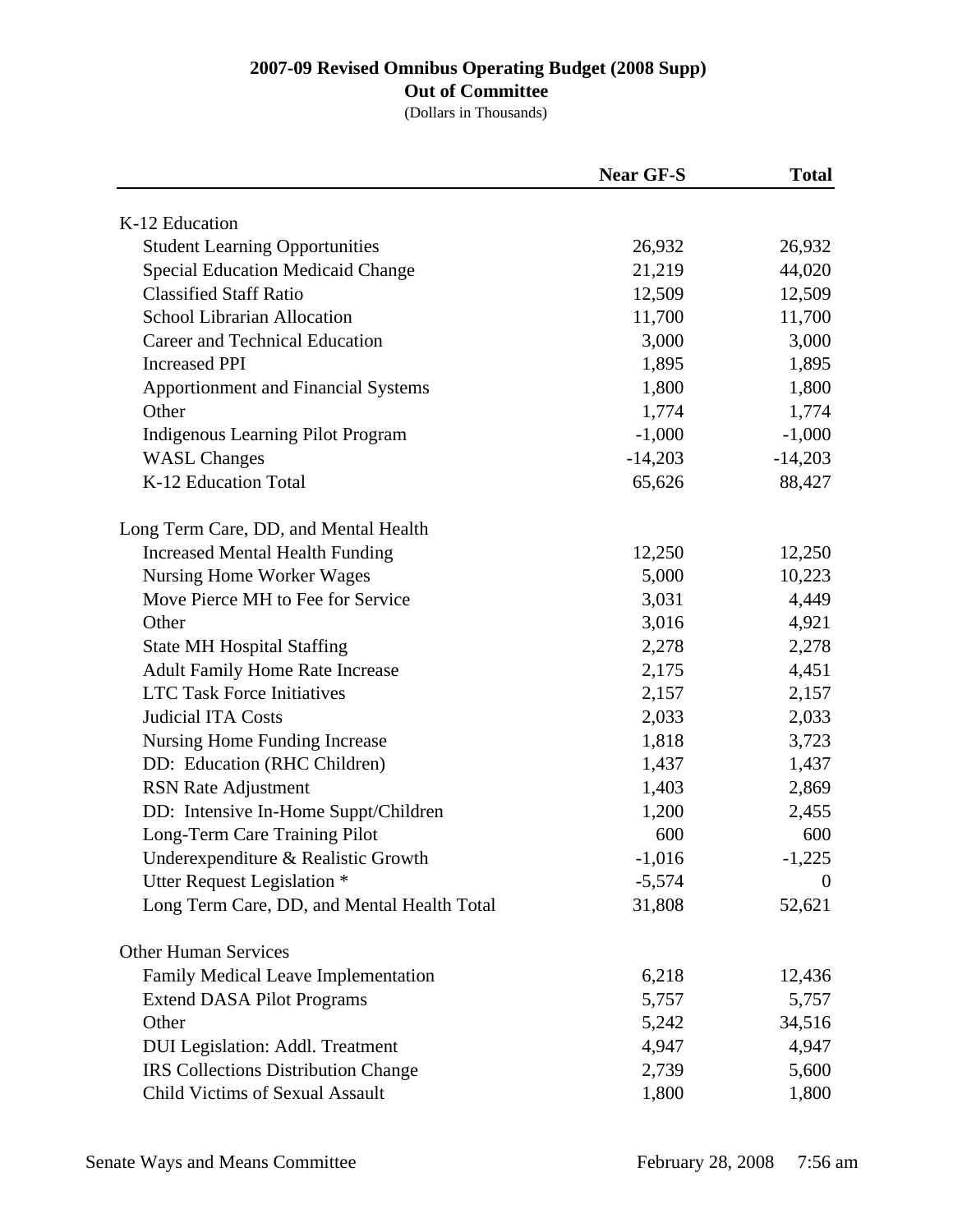### **Out of Committee**

|                                            | <b>Near GF-S</b> | <b>Total</b> |
|--------------------------------------------|------------------|--------------|
| <b>Supervised Visitation</b>               | 1,656            | 2,300        |
| Local Farms and Healthy Kids               | 1,490            | 1,490        |
| Food Stamp Gross Income Limits             | 1,100            | 1,950        |
| <b>Home Support Specialists</b>            | 1,100            | 1,447        |
| Payment System for Providers               | 1,000            | 1,581        |
| <b>Reactive Attachment Disorder Pilot</b>  | 1,000            | 1,000        |
| 211 Enhancement                            | 750              | 750          |
| One-time FTE Savings                       | $-1,900$         | $-2,714$     |
| <b>Other Human Services Total</b>          | 32,899           | 72,860       |
| <b>Health Care</b>                         |                  |              |
| <b>Family Planning Support</b>             | 4,000            | 5,000        |
| <b>CHC Adult Dental Access Grant</b>       | 2,500            | 2,500        |
| Other                                      | 2,347            | 2,426        |
| <b>Smoking Cessation Benefits</b>          | 1,883            | 3,625        |
| <b>Health Care Workgroup Support</b>       | 1,276            | 1,276        |
| DOH: Lost Federal Funds                    | 894              | $-560$       |
| Miscarriage Management                     | 681              | 681          |
| <b>Prescription Drug Monitoring</b>        | 680              | 1,080        |
| <b>WBCHP Digital Mammography Rate</b>      | 585              | 585          |
| Health Insurance Partnership               | $-1,777$         | $-1,777$     |
| Basic Health Plan Adjustment               | $-2,692$         | $-2,692$     |
| <b>Health Care Technology Savings</b>      | $-4,000$         | 3,800        |
| Lower Health Care Premium Growth           | $-8,605$         | $-15,338$    |
| <b>Health Care Total</b>                   | $-2,228$         | 606          |
| <b>Higher Education</b>                    |                  |              |
| Other                                      | 3,403            | 3,877        |
| Composite Technology Apprenticeship        | 3,000            | 3,000        |
| Health Care Career Advancement             | 3,000            | 3,000        |
| <b>Construction Trade Apprenticeships</b>  | 2,000            | 2,000        |
| <b>Child Care Institutional Grants</b>     | 1,000            | 1,000        |
| <b>Community Technology Opportunities</b>  | 1,000            | 1,000        |
| Core Computer Systems Study                | 1,000            | 1,000        |
| e-Science Institute                        | 1,000            | 1,000        |
| Knowledge Worker Residency Status          | 707              | $\theta$     |
| <b>Campus Safety Mental Health Counsel</b> | 472              | 472          |
| Job Skills Fund Source Change              | $-2,950$         | $\theta$     |
| <b>Opportunity Grant Adjustment</b>        | $-5,000$         | $-5,000$     |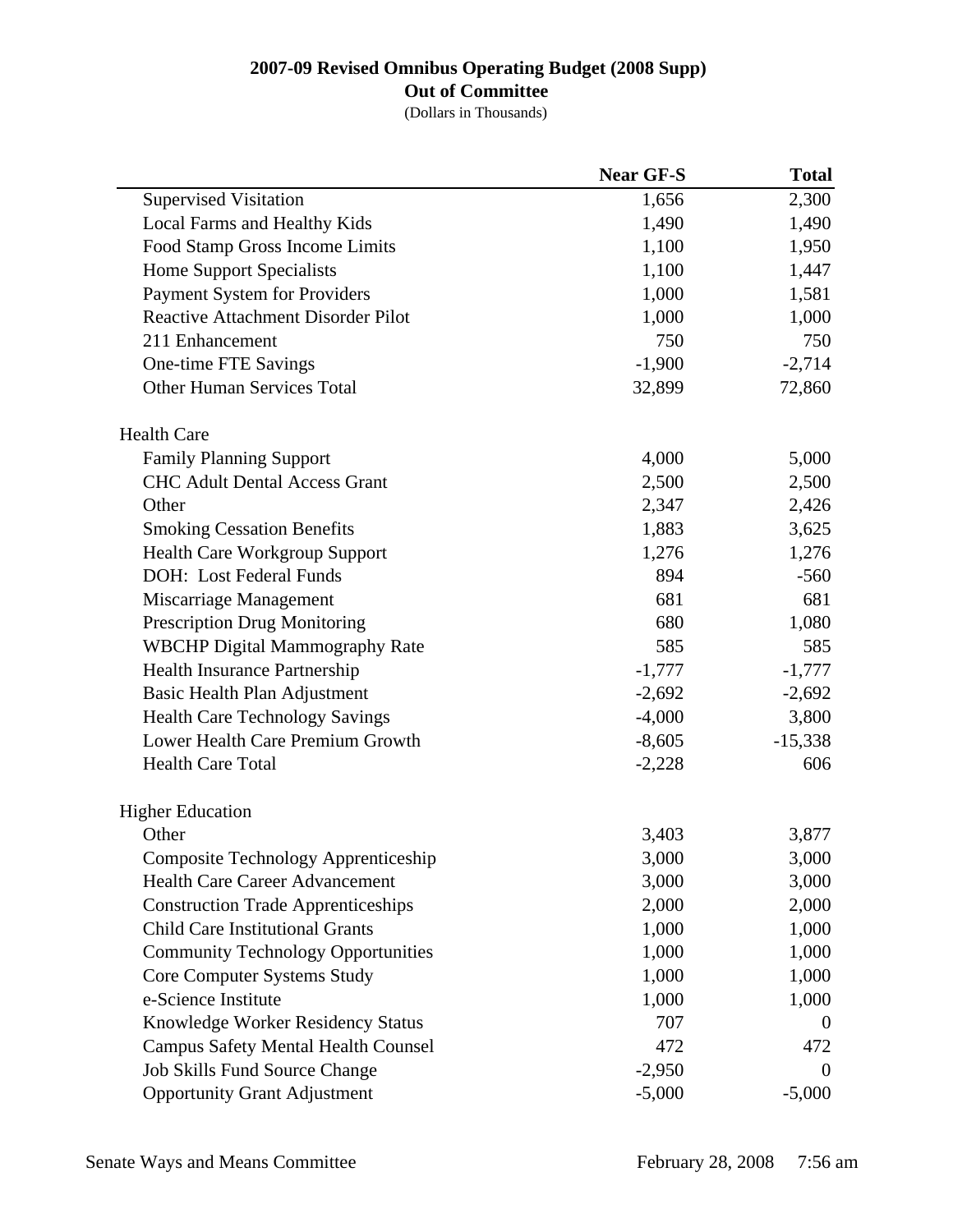## **Out of Committee**

|                                               | <b>Near GF-S</b> | <b>Total</b> |
|-----------------------------------------------|------------------|--------------|
| <b>Higher Education Total</b>                 | 8,632            | 11,349       |
| Corrections and Other Criminal Justice        |                  |              |
| <b>Treatment Beds for Violators</b>           | 9,845            | 9,845        |
| Sex Offender Address Verification             | 5,000            | 5,000        |
| Other                                         | 4,170            | 5,958        |
| DOC: Supervision & Safety                     | 3,070            | 3,070        |
| <b>Comm Transition Coor Networks</b>          | 3,000            | 3,000        |
| <b>JRA: Parole Services</b>                   | 2,808            | 3,608        |
| <b>DOC:</b> Staff Recruitment                 | 2,387            | 2,387        |
| <b>Correctional Worker Training</b>           | 1,094            | 1,094        |
| <b>Compensation Increases</b>                 | 1,022            | 1,022        |
| <b>Comm Corrections Vacancy Savings</b>       | $-2,151$         | $-2,151$     |
| Corrections and Other Criminal Justice Total  | 30,245           | 32,833       |
| Lawsuits                                      |                  |              |
| <b>Shared Living Lawsuit</b>                  | 22,907           | 46,867       |
| Other                                         | 2,174            | 3,648        |
| <b>Hyatt Lawsuit</b>                          | 1,000            | 1,000        |
| Moore, et al v. HCA                           | 1,000            | 1,000        |
| <b>Lawsuits Total</b>                         | 27,081           | 52,515       |
| <b>Natural Resources</b>                      |                  |              |
| Other                                         | 4,375            | 7,621        |
| <b>DNR:</b> Emergency Fire Suppression        | 3,707            | 6,334        |
| Lake Roosevelt Water Availability             | 2,759            | 10,934       |
| Climate Change/Green Jobs                     | 1,905            | 1,905        |
| <b>Puget Sound Partnership</b>                | 1,333            | 2,233        |
| Fish & Wildlife                               | 1,293            | 1,293        |
| <b>DNR: Forest Practices Federal Backfill</b> | $\boldsymbol{0}$ | 3,000        |
| DOE: Standby Rescue Tug                       | $\boldsymbol{0}$ | 3,650        |
| <b>Water Quality Capital Acct Transfer</b>    | $-2,861$         | $-2,861$     |
| Move Livestock Projects to Capital            | $-4,000$         | $-4,000$     |
| <b>Natural Resources Total</b>                | 8,511            | 30,109       |
| <b>Housing Security</b>                       |                  |              |
| Housing                                       | 8,500            | 8,500        |
| <b>Property Tax Deferral</b>                  | 5,814            | 5,814        |
| Home Buyer Education                          | 1,500            | 1,500        |